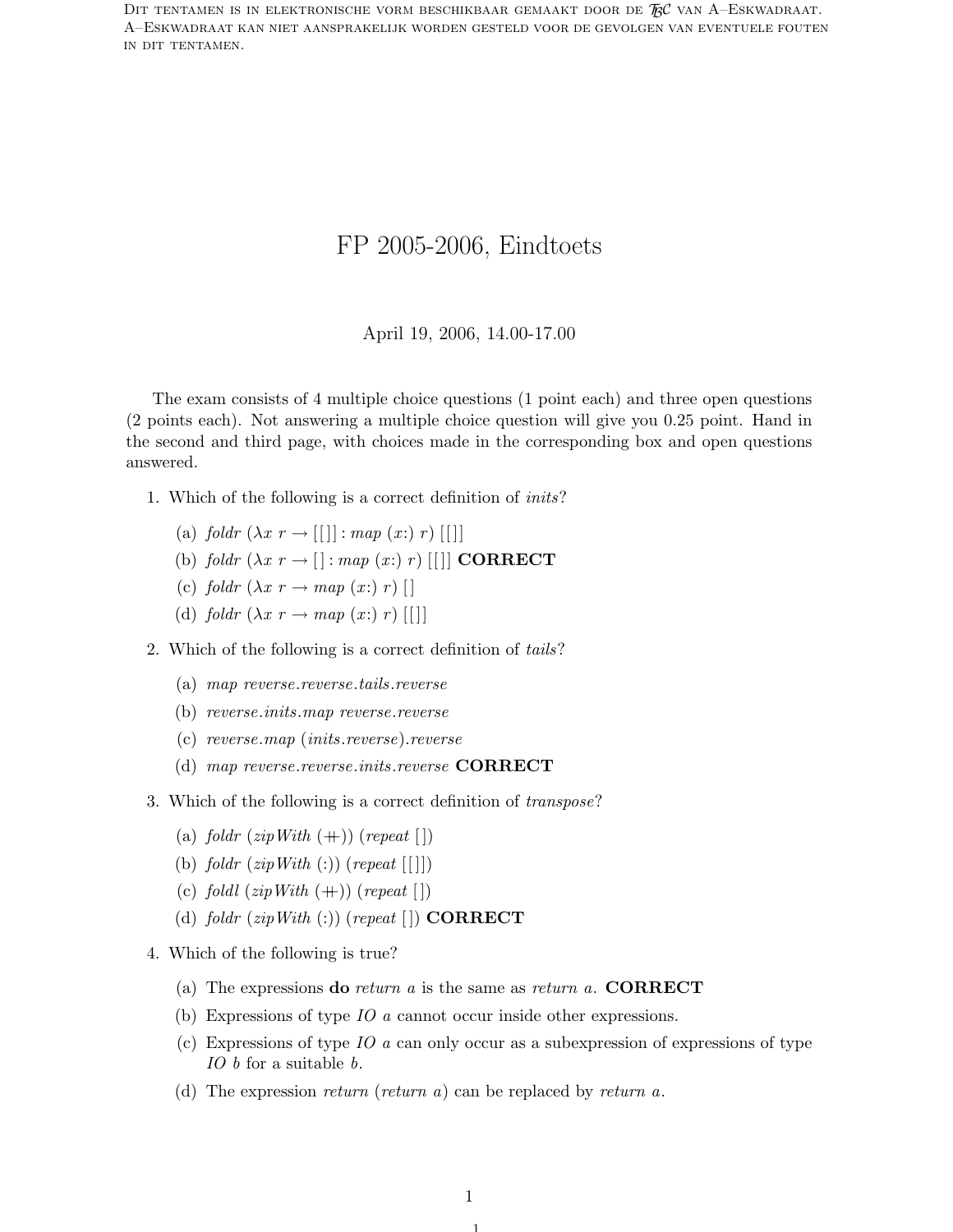With respect to alternative (c) notice that when we have:

 $ringBell :: IO()$ times action  $0 = return()$ times action  $n =$ **do** action times action  $(n-1)$ 

that the expression *times ringBell* has a subexpression of type  $IO$  () while its type is not of the form IO ().

With respect to alternative (d) notice that when return a has type  $IO$  a for some a, then return (return a) has type  $IO$  ( $IO$  a). Since these types are different they will definitely not be the same.

5. Someone wants to compare search trees, which are defined as:

$$
\textbf{data} \text{ SearchTree } a = \text{Branch} \text{ (SearchTree } a) \text{ a (SearchTree } a)
$$
\n
$$
\downarrow \text{Leaf}
$$

and requires the tree *insert* 3 (*insert* 5 t) to be equal to *insert* 5 (*insert* 3 t), i.e. two trees are the same if they contain the same elements irrespective of the order in which they were inserted.

- (a) Write a function *flattenTree* :: SearchTree  $a \rightarrow [a]$  which computes a list of all the values in the tree in increasing order, and does so in linear time.
- (b) Use this function to define the overloaded functions  $\equiv$  and  $\not\equiv$  fpr search trees.

We start with the straightfoward  $\text{flattenTree}$ , from now on called  $\text{ft}$ :

ft Leaf  $= []$ ft Dearch l v r =  $\iint$  l + (v : ft r)

Unfortunately this solution may be expensive, so we may use the trick with an accumulation parameter:

$$
ft' :: SearchTree \ a \rightarrow [a] \rightarrow [a]
$$
  
\n
$$
ft'Leaf \ \text{rest} = rest
$$
  
\n
$$
ft' (Branch \ l \ v \ r) \ rest = ft' \ l \ (v \ : ft' \ r \ rest)
$$
  
\n
$$
ft \ t = ft' \ t \ []
$$

Another way of writing essentially the same is to use the efficient way for concatenating lists:

```
ft'': SearchTree \, a \rightarrow (\lceil a \rceil \rightarrow \lceil a \rceil)ft" Leaf = idft" (Branch l v r) = ft" l.(v:).ft" r
ft t = (ft'' t) []
```
An elegant solution given by two people is:

$$
ft \text{ }Leaf \qquad \qquad = []
$$
\n
$$
ft \text{ } (Branch \text{ }Leaf \qquad v \text{ } r) \text{ } = v \text{ } : ft \text{ } r
$$
\n
$$
ft \text{ } (Branch \text{ } (Branch \text{ } l \text{ } v \text{ } r) \text{ } w \text{ } rr) = ft \text{ } (Branch \text{ } l \text{ } v \text{ } (Branch \text{ } r \text{ } w \text{ } rr)
$$

We can now use an **instance** declaration to get the required eauality functions for bags that are represented by *SearchTree's*: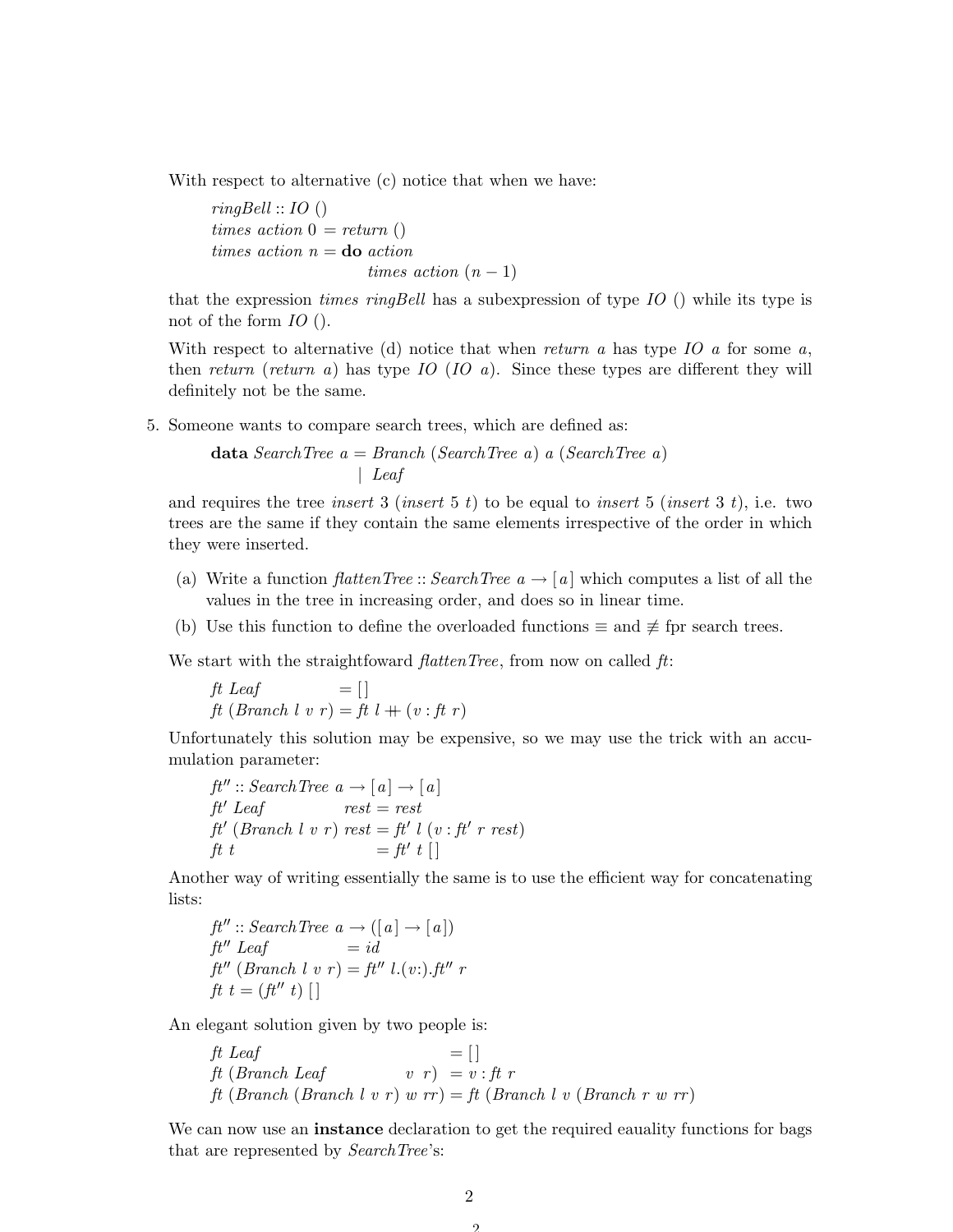instance  $Eq\ a \Rightarrow Eq\ (SearchTree\ a)$  $a \equiv b = ft \ a \equiv ft \ b$ 

Note that the default definition of  $\neq$  in the class definition takes care of the  $\neq$  case. Furthermore many people have forgotten the  $Eq$  a part of the instance definition, or have just writte instance  $Eq$  SearchTree where....!

Many, many people still write code like:

ft l v  $r = l : v : r$ ft (SearchTree l) v (SearchTree r) = ft (SearchTree a) ... -- find all the mistakes!!

In the next test such incorrect usage of syntax, and mixing  $up:$  and  $+$  will no longer be tolerated. I accept that you have difficulty in inventing smart algorithms, but at least you should by now know how to corrently use patterns and how to write simple type correct code.

- 6. The function *number Of Combinations* :  $[Int] \to Int \to Int$  computes the number of combinations in which we can select elements from the first list that sum up to the second argument. You may assume that all the elements in the first list are different and positive. Elements may be selected more than once. Zo is  $number of Combinations [5, 10, 20]$  40 gelijk aan 9, want dat is de lengte van de lijst [ [5, 5, 5, 5, 5, 5, 5, 5], [5, 5, 5, 5, 5, 5, 10],  $[5, 5, 5, 5, 10, 10], [5, 5, 5, 5, 20], [5, 5, 10, 10, 10], [5, 5, 10, 20], [10, 10, 10], [10, 10, 20], [20, 20]$ ].
	- (a) Define the function numberOfCombinations
	- (b) Redefine the function in such a way that it uses arrays to remember common calls, and the overall complexity becomes linear in the second argument, assuming that indexing takes constant time.

Solution:

 $noc = 0$  = 1 -- Note that this should come before the next alternative!!  $noc \mid \cdot \mid$  = 0  $noc(x:xs) n | n < 0 = 0$ | otherwise = noc  $(x : xs)$   $(n - x) + noc$  xs n

Notice that in this code there may be many calls to the function noc with the same arguments, so we decide to remember them using arrays:

```
module TestTest where
import Array
moc::[Int] \rightarrow Int \rightarrow Intmoc l n =let last = length llv = array (1, last) [(i, l]! (i-1)) | i ← [1..last]res :: Array (Int,Int) Intres = array ((0, 0), (n, last))(|((0, i), 1)|) |i \leftarrow [0..last]| +\[( (j, 0), 0) | j \leftarrow [1..n] | ++
            [((j, i), res : (j, i - 1) + \textbf{if } j \geq lv : ithen res ! (i - l v ! i, i)
```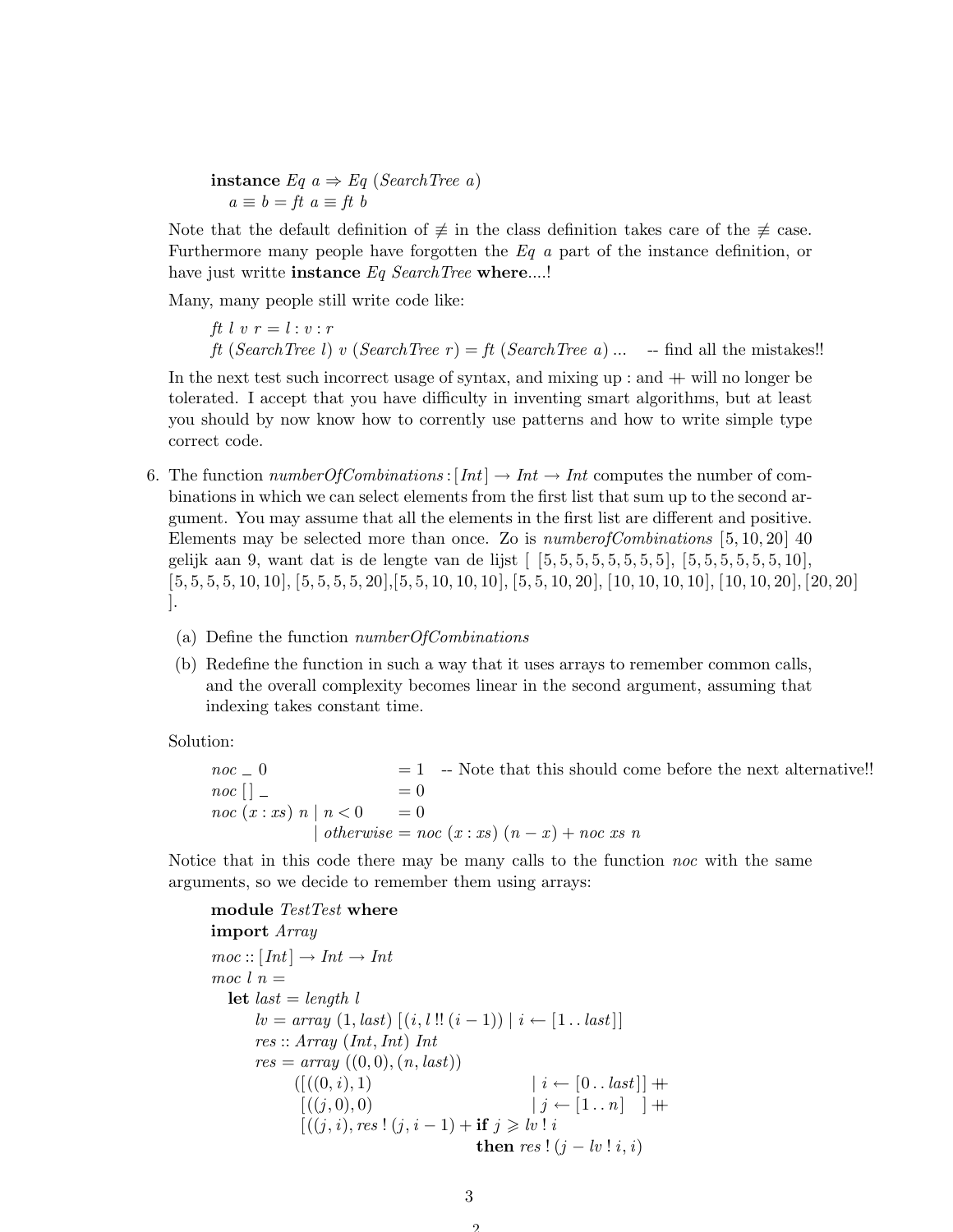else  $0 \mid j \leftarrow [1..n], i \leftarrow [1..last]]$ 

$$
\begin{array}{c}\n\textbf{in } res \text{! } (n, last) \\
\textbf{main} = \textbf{moc } [5, 10, 20] \text{ } 40\n\end{array}
$$

Since almost no solution coming close to this has been given this part has not been taken into account for the final mark. However bonusses were given for those who at least tried.

7. Give an inductive proof of the fact that  $map f (xs + ys) \equiv map f xs + map f ys$ . See lecture notes page 167.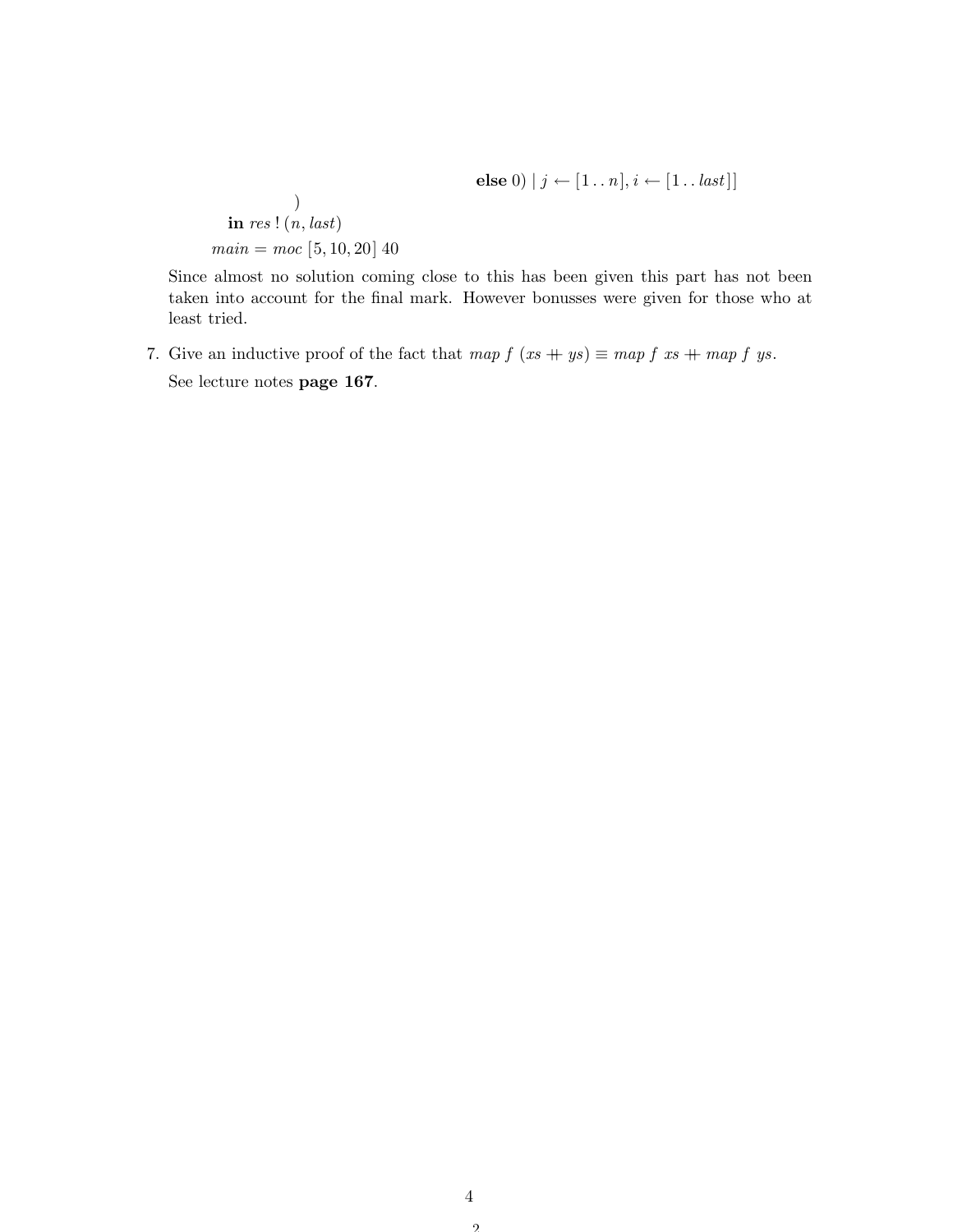### Name:

### Student nr:

## Bachelor program: Inf/CKI/...

Answers to the mutiple choice questions:

QUESTION 5, the functions  $\emph{flattenTree}$  and the instance of  $Eq:$ 

(see other side/ zie andere zijde)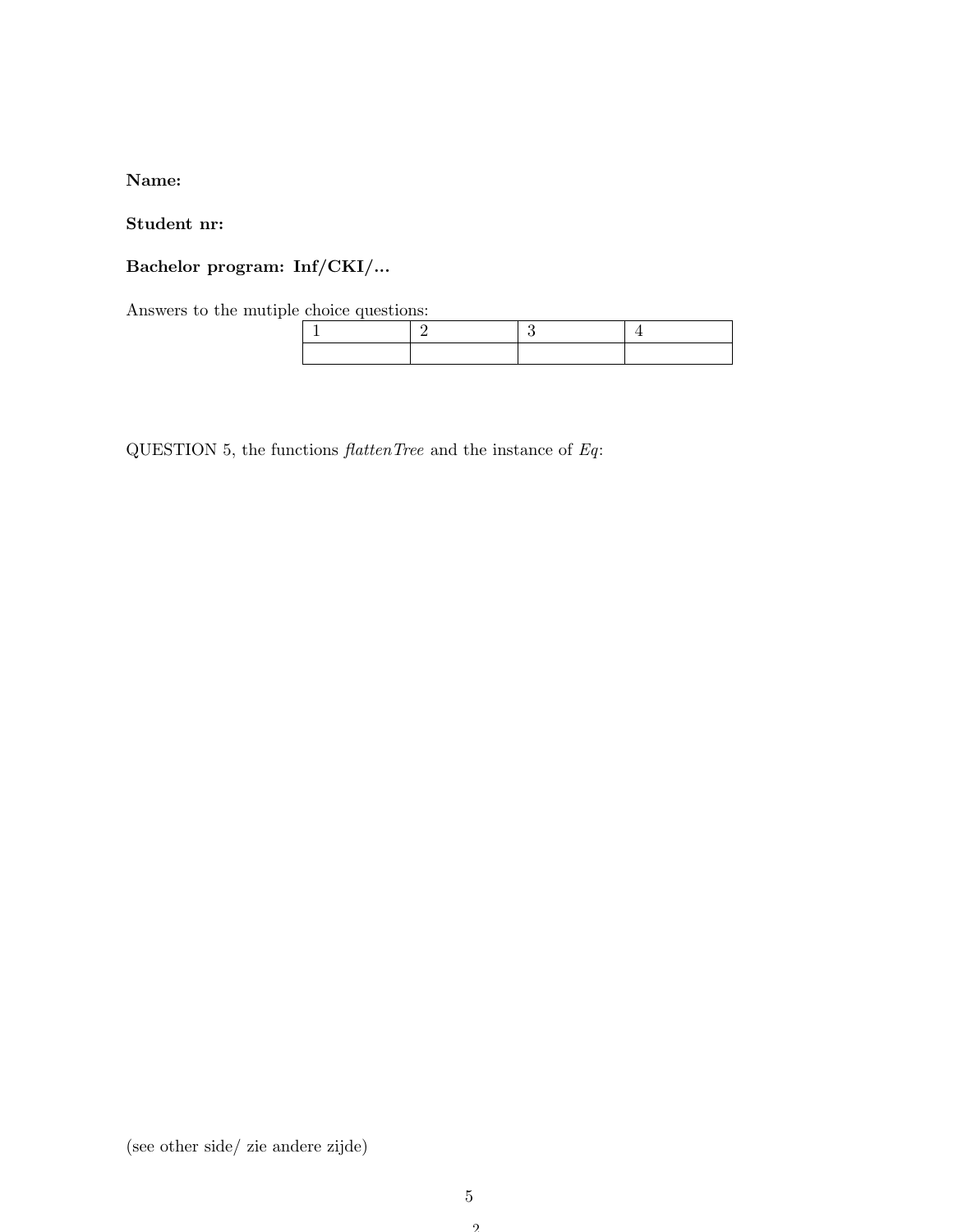QUESTION 6, the functions numberOfCombinations: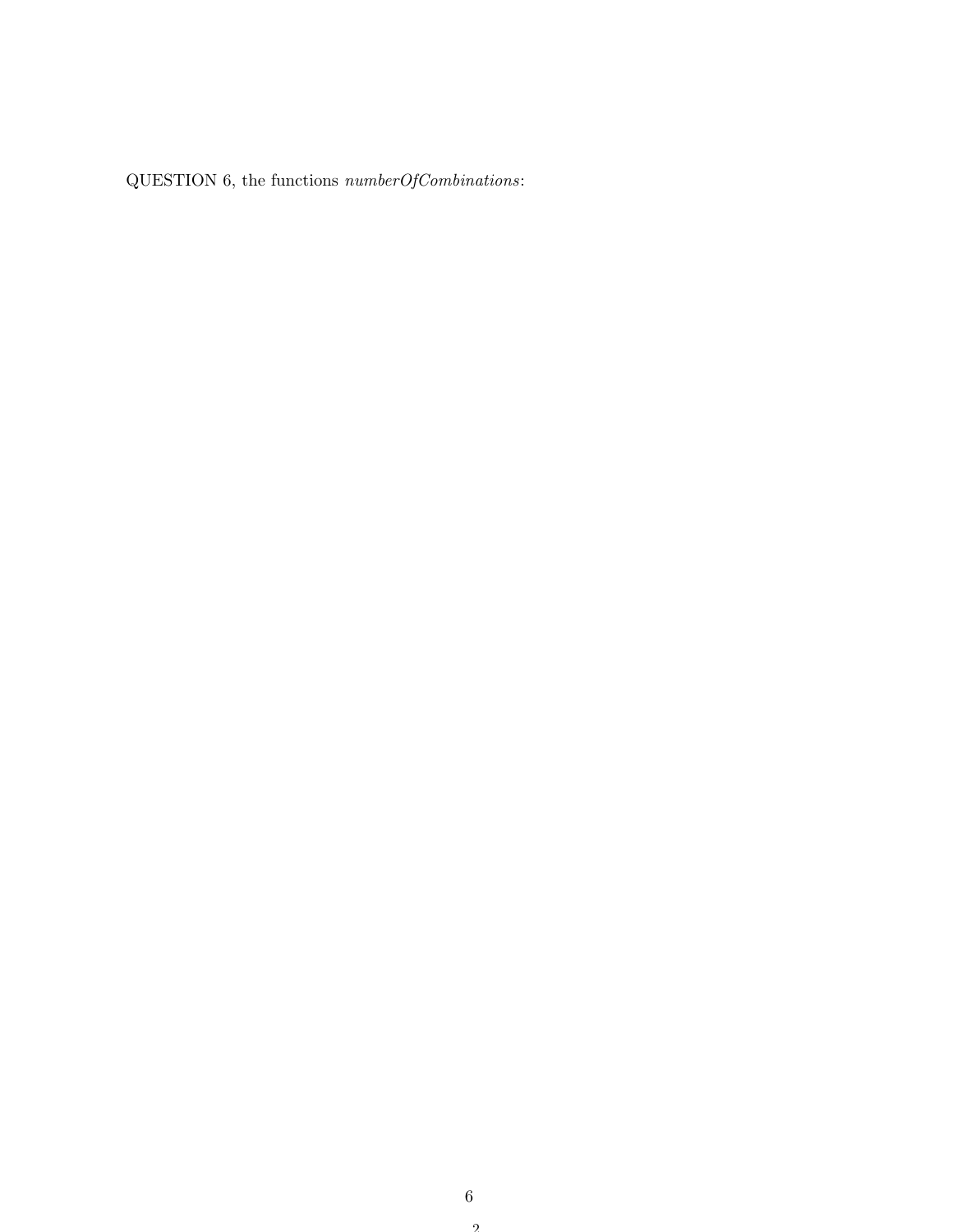### Name:

### Student nr:

QUESTION 7, the proof of map  $f (xs + ys) \equiv map f xs + map f ys$